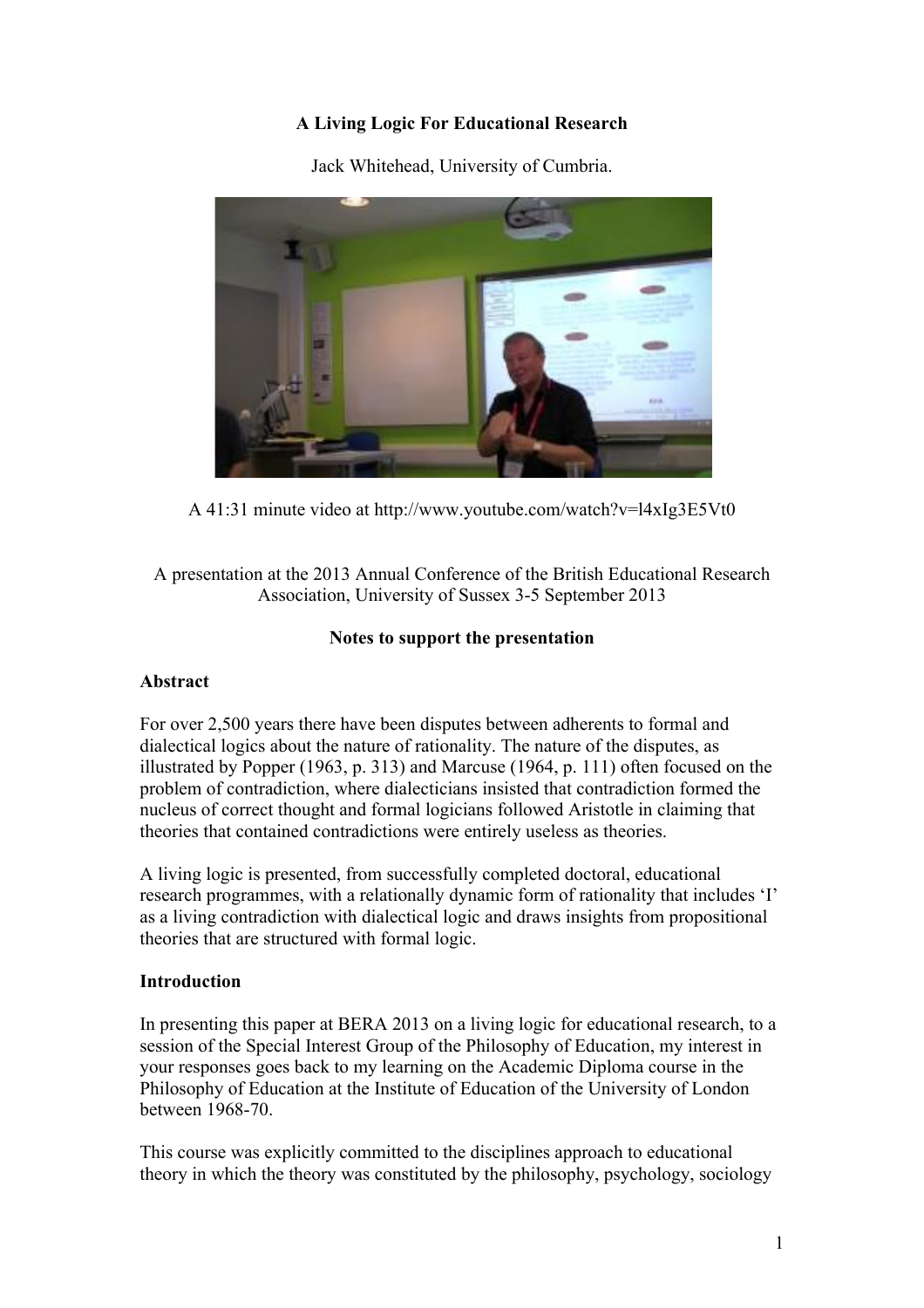and history of education. I accepted this view of educational theory, passed the course and moved on to a masters degree in the psychology of education. This was completed in 1972 at the time I worked full time as a Head of a Science Department in a London Comprehensive School with a sense of vocation that focused on helping adolescents to develop their scientific understanding. This sense of vocation was reflected in my masters dissertation on 'A preliminary investigation of the process through which adolescents acquire scientific understanding' (Whitehead, 1972).

During the 1971-72 academic year a feeling grew that the disciplines approach to educational theory was mistaken. This feeling was based in my experience of trying to explain my educational influences in my pupils learning using the disciplines of education. I discovered that no discipline of education either individually or in any combination could produce a valid explanation for my educational influence in my own learning, or in the learning of my pupils. This feeling, that the dominant view of educational theory supported by Philosophers of Education at the countries most influential Institute of Education was mistaken, moved my sense of vocation in education to change and to seek a university post that might enable be to contribute to the creation of a valid form of educational theory. I was fortunate to be appointed as a Lecturer in Education at the University of Bath in 1973 where I could focus on making this contribution between 1973 to the end of my tenured contract in 2009 and to finishing my doctoral supervisions as a visiting research fellow in 2012.

In 1983 Paul Hirst provided me with a clear understanding of the following mistake in the disciplines approach to educational theory when he wrote that much understanding of educational theory will be developed:

"… in the context of immediate practical experience and will be co-terminous with everyday understanding. In particular, many of its operational principles, both explicit and implicit, will be of their nature generalisations from practical experience and have as their justification the results of individual activities and practices.

In many characterisations of educational theory, my own included, principles justified in this way have until recently been regarded as at best pragmatic maxims having a first crude and superficial justification in practice that in any rationally developed theory would be replaced by principles with more fundamental, theoretical justification. That now seems to me to be a mistake. Rationally defensible practical principles, I suggest, must of their nature stand up to such practical tests and without that are necessarily inadequate." (Hirst, 1983, p. 18)

Part of my desire to contribute to a valid form of educational theory contained the intuitive recognition of the mistake of replacing the practical principles used by practitioners to explain their educational influence, by principles with 'more theoretical' justification.

In offering a living logic for educational research that respects such practical principles, as these are clarified in the course of their emergence in practice, I am making the following distinction between education research and educational research.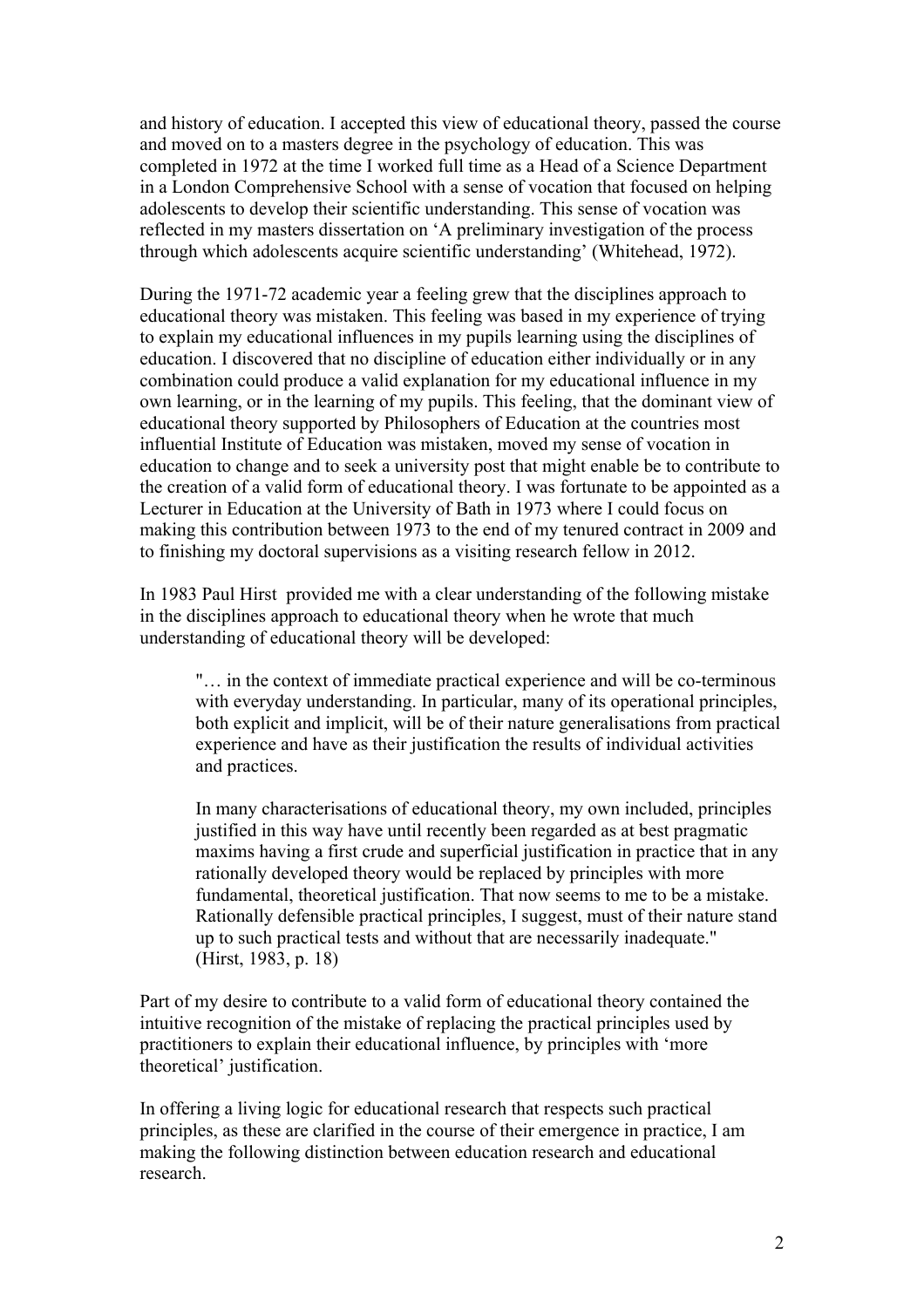I take education research to be research conducted within the conceptual frameworks and methods of validation of forms and fields of education knowledge such the philosophy, psychology, history, sociology, economic, theology, politics, economics, administration, policy and leadership of education. I take educational research to be research that produces valid explanations for the educational influences of individuals in their own learning, in the learning of others and in the learning of the social formations in which the individuals, live, work and research. In making this distinction I disagree with Whitty's point in his 2005 Presidential Address to BERA that 'educational research' is the narrower field of work specifically geared to improvement of policy and practice:

One way of handling the distinction might be to use the terms 'education research' and 'educational research' more carefully. In this paper, I have so far used the broad term education research to characterise the whole field, but it may be that within that field we should reserve the term educational research for work that is consciously geared towards improving policy and practice..... One problem with this distinction between 'education research' as the broad term and 'educational research' as the narrower field of work specifically geared to the improvement of policy and practice is that it would mean that BERA, as the British Educational Research Association would have to change its name or be seen as only involved with the latter. So trying to make the distinction clearer would also involve BERA in a re-branding exercise which may not necessarily be the best way of spending our time and resources. But it is at least worth considering. (Whitty, 2005, p. 172-173)

I shall focus below on educational researchers as **knowledge-creators** in their theory creation and testing.

What follows, with its focus on a living logic for educational researchers, is a summary of my educational research programme from 1970-2013 as I continue to seek to make a contribution to valid forms of educational theory. The clarification and communication of this living logic rests on the growth of my educational knowledge in the enquiry, 'How do I improve what I am doing in my professional practice?' This growth is focused on the explanations I have produced in my research programme for my educational influence in my own learning, in the learning of others and in the learning of the social formations in which I live, work and research. My living logic has emerged from transformations in these explanations.

The transformations in logic described below, include the transformation from the use of propositional logic, to structure the explanations in my masters dissertation on a preliminary investigation of the growth of scientific understanding in adolescents, (Whitehead, 1972) to the dialectical logic that structured my doctoral thesis 'How do I improve my practice? Creating a discipline of education through educational enquiry' (Whitehead 1999), to the living logic that structures my explanations of my educational influences in my own learning, in the learning of others and in the learning of the social formations in which I live, work and research (Whitehead, 2008).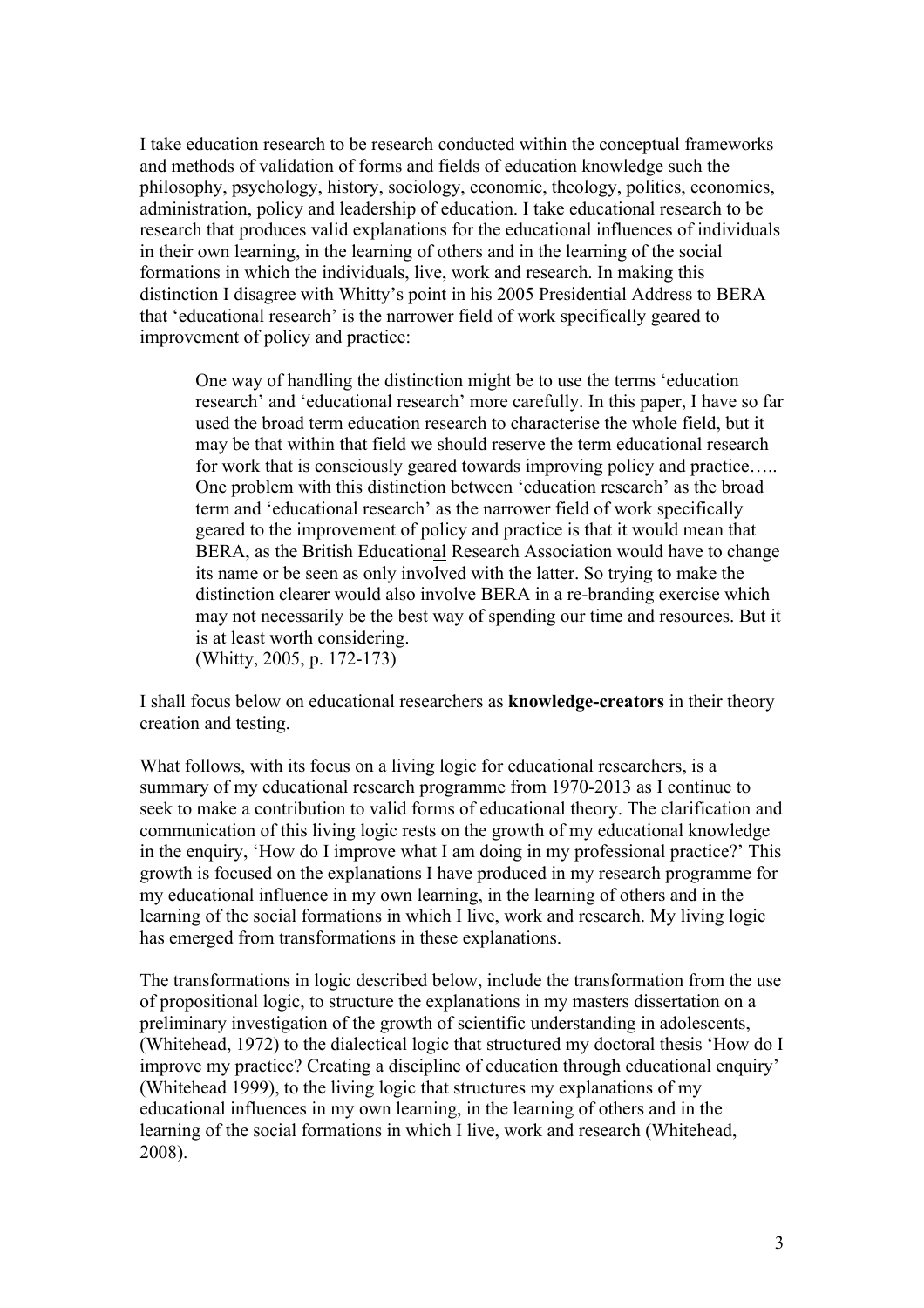During the course of my research programme I coined the terms a 'living educational theory' as an individual's explanation of their educational influence in their own learning in the learning of others and in the learning of the social formations in which the individual lives, works and researchers. The idea of a 'living' educational theory emerged as a response to Ilyenkov's (1977, p.313) question in his text on Dialectical Logic, 'If an object exists as a living contradiction what must the thought (statement about the object) be that expresses it?' One of the problems faced by dialecticians such as Ilykenkov was that they were constrained by limitations in print- based texts to write about dialectics using a medium most suited for propositional communiciations that abided by the Law of Contradictions. Until the use of multimedia digital technology for communicating embodied expressions of meaning, dialecticians, using the print-based texts of international journals were constrained to communicating within the propositional logic that denied their rationality with their acceptance of contradiction as the nucleus of dialectics.

Multi-media accounts, especially those including digitalized visual data as evidence in explanations of educational influence play an important role below in clarifying the nature of a living logic for educational research from explanations of educational influence. In 1972 the Inspectorate in Barking provided me with the video camera and asked me to explore its educational potential in the Science Department at Erkenwald Comprehensive School. I turned the camera on myself and was most embarrassed in experiencing myself as a living contradiction as I saw what I was doing in a classroom. I believed that I had established enquiry learning with my pupils in the sense that I was eliciting questions from my pupils and responding to them. The video showed that I was actually giving the pupils the questions rather than helping them to form their own. This experience highlighted for me the value of visual data on my own practice in checking the validity of my beliefs about what I was doing. The inclusion of 'I' as a living contradiction in my enquiry, 'How do I improve what I am doing?' marked a transformation in my epistemology from that of a positivist scientist into the dialectical epistemology of my doctoral thesis.

The transformation of my logics continued into the living logic of my living theory methodology (Whitehead 2008) again with the help of visual data. At the heart of this living logic is a relationally dynamic awareness of space and boundaries (Rayner 2005). Here is a 19 second, speeded up video of a workshop I am leading at the Guildhall in Bath that helped me to appreciate the importance of seeing myself with the help of such visual data in the relational dynamic of space and boundaries that my binocular vision cannot 'see directly'.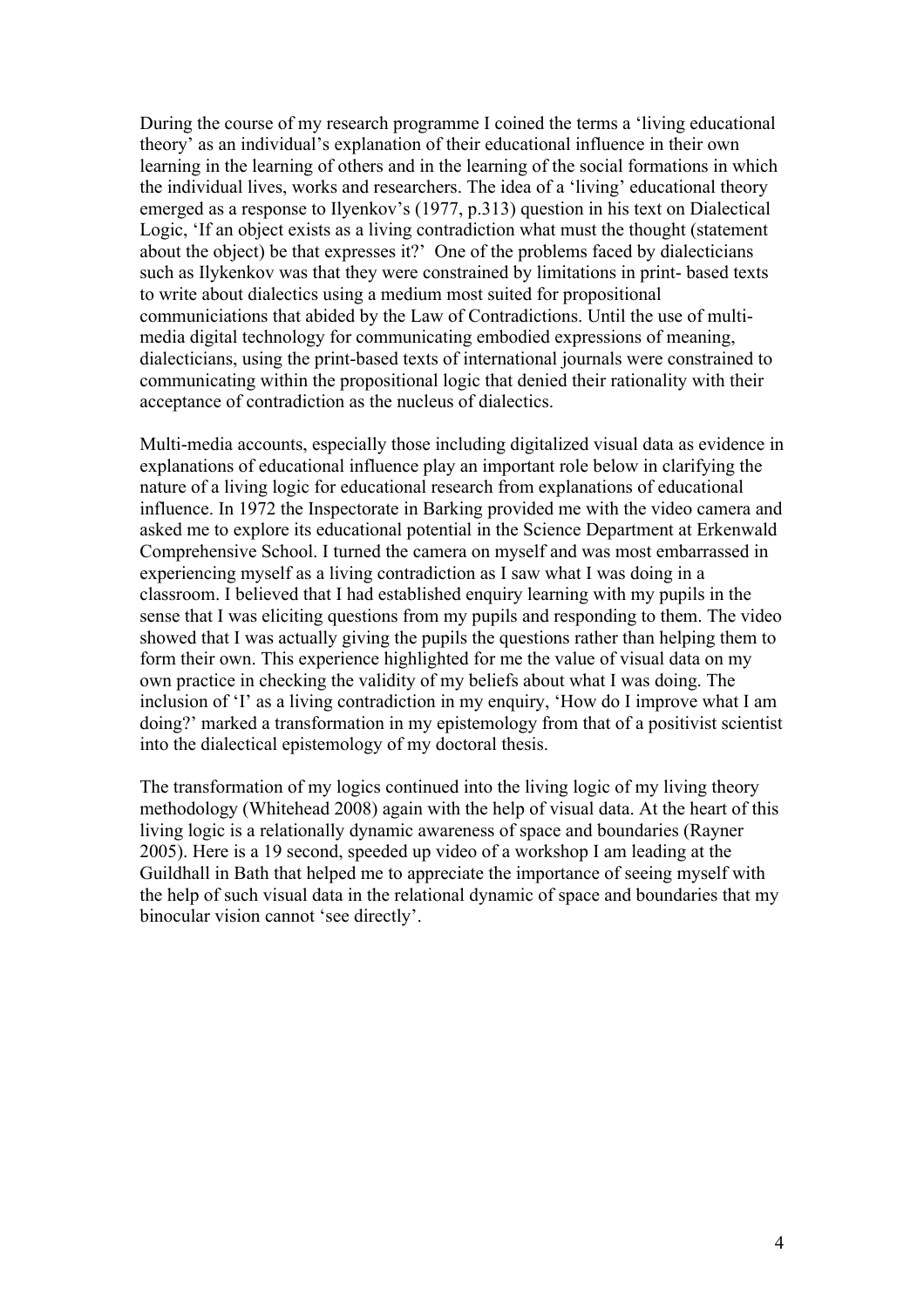

19seconds http://www.youtube.com/watch?v=PH6DiBaZm\_Y

This visual data extends my binocular perception with a view of myself in multiple dynamic relations in space. My explanations of my educational influences in my own learning and in the learning of others, as well as the social formations in which I live, work and research, have been transformed through including such visual data as evidence in showing and explaining educational responses to experiencing myself as a 'living contradiction' that exists and responds within the relationally dynamic influences of the sociohistorical and sociocultural contexts in which I live, work and research.

I first outlined the transformation in my logics from propositional to dialectical to a living logic in the 2008 multi-media account of *Using a living theory methodology in improving practice and generating educational knowledge in living theories.* (Whitehead, 2008). My understanding of my living logic evolved from my educational enquiry, 'How do I improve what I am doing?' into my explanation of my educational influences in learning and then into an understanding of the logic of the explanation. In my understanding of logic I continue to use Marcuse's (1964, p. 105) idea that logic is the mode of thought that is appropriate for comprehending the real as rational.

The approach outlined below is focused on a living theory methodology for improving practice and generating knowledge from questions of the kind 'How do I improve what I am doing?' It also includes a new epistemology for educational knowledge. The new epistemology rests on a living logic of educational enquiry and living standards of judgment (Laidlaw, 1996) that include flows of life affirming energy with values that carry hope for the future of humanity. The presentation emphasizes the importance of the uniqueness of each individual's living educational theory (Whitehead, 1989) in improving practice and generating knowledge. It emphasizes the importance of individual creativity in contributing to improving practice and knowledge from within historical and cultural opportunities and constraints in the social contexts of the individual's life and work. The web-based version of this presentation demonstrates the importance of local, national and international communicative collaborations for improving practice and generating knowledge in the context of globalizing communications. Through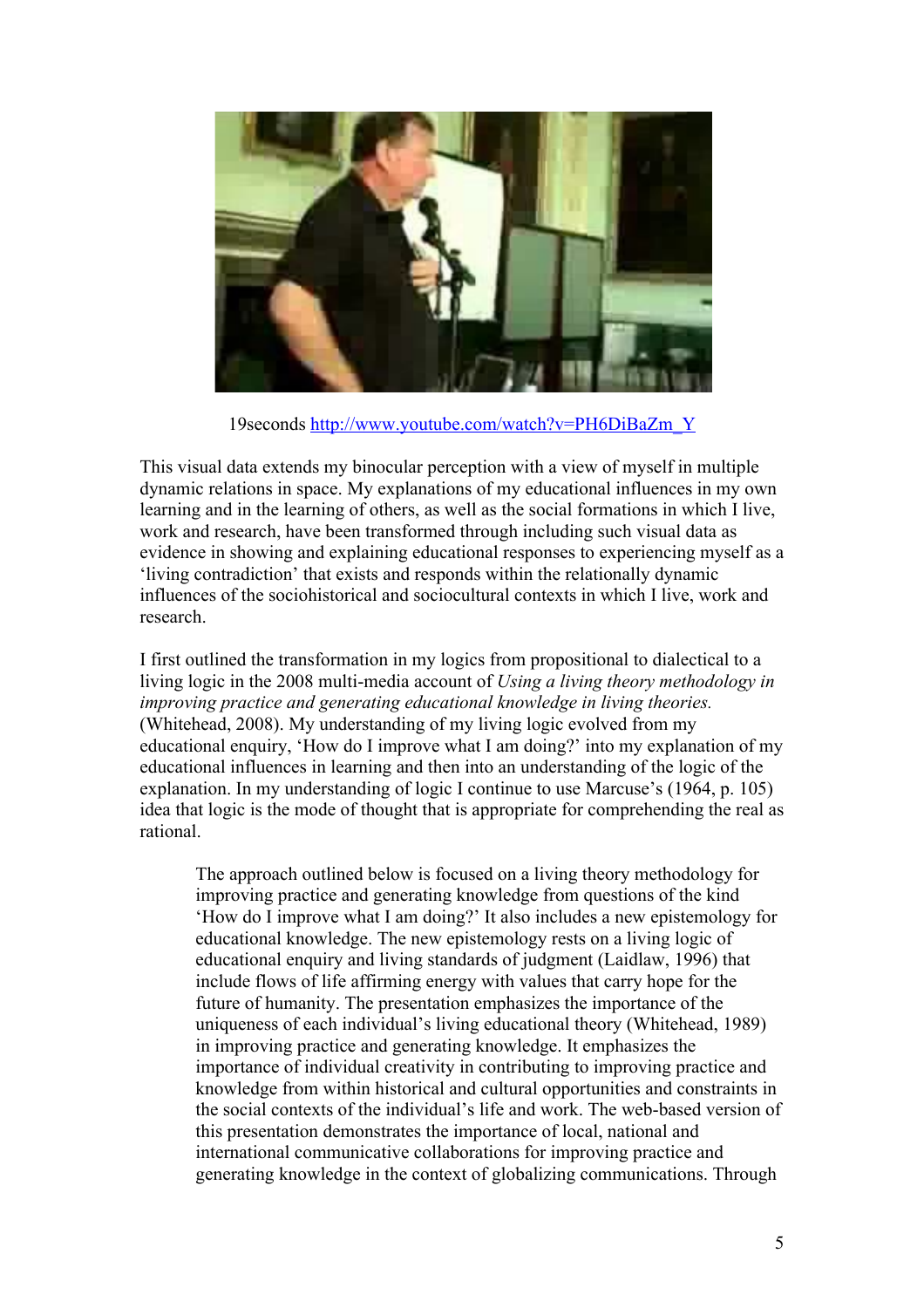its multi-media representations of educational relationships and explanations of educational influence in learning it seeks to communicate new living standards of judgment. These standards are relationally-dynamic and grounded in both improving practice and generating knowledge. They express the lifeaffirming energy of individuals, cultures and the cosmos, with values and understandings that it is claimed carry hope for the future of humanity. (Whitehead, 2008, p. 103)

Here is a video clip I include in the 2008 account in an explanation of my educational influence in the learning of social formation as I engage with institutional power relations. The explanation includes energy-flowing values as explanatory principles and in living standards of judgment.

In 1990, based on this judgment about my activities and writings, as evidence of a prima facie breach of my academic freedom, Senate established a working party on a matter of academic freedom. They reported in 1991: 'The working party did not find that... his academic freedom had actually been breached. This was however, because of Mr. Whitehead's persistence in the face of pressure; a less determined individual might well have been discouraged and therefore constrained.'



Video 4. Responding to matters of power and academic freedom (Whitehead, 2006b)

Here is my re-enactment of a meeting with the working party where I had been invited to respond to a draft report in which the conclusion was that my academic freedom had not been breached; a conclusion I agreed with. What I did not agree with was that there was no recognition of the pressure to which I had been subjected to while sustaining my academic freedom. In the clip I think you may feel a disturbing shock in the recognition of the power of my anger in the expression of energy and my passion for academic freedom and academic responsibility. Following my meeting with the working party the report that went to Senate acknowledged that the reason my academic freedom had not been breached was because of my persistence in the face of pressure. This phrase, 'persistence in the face of pressure' is a phrase I continue to use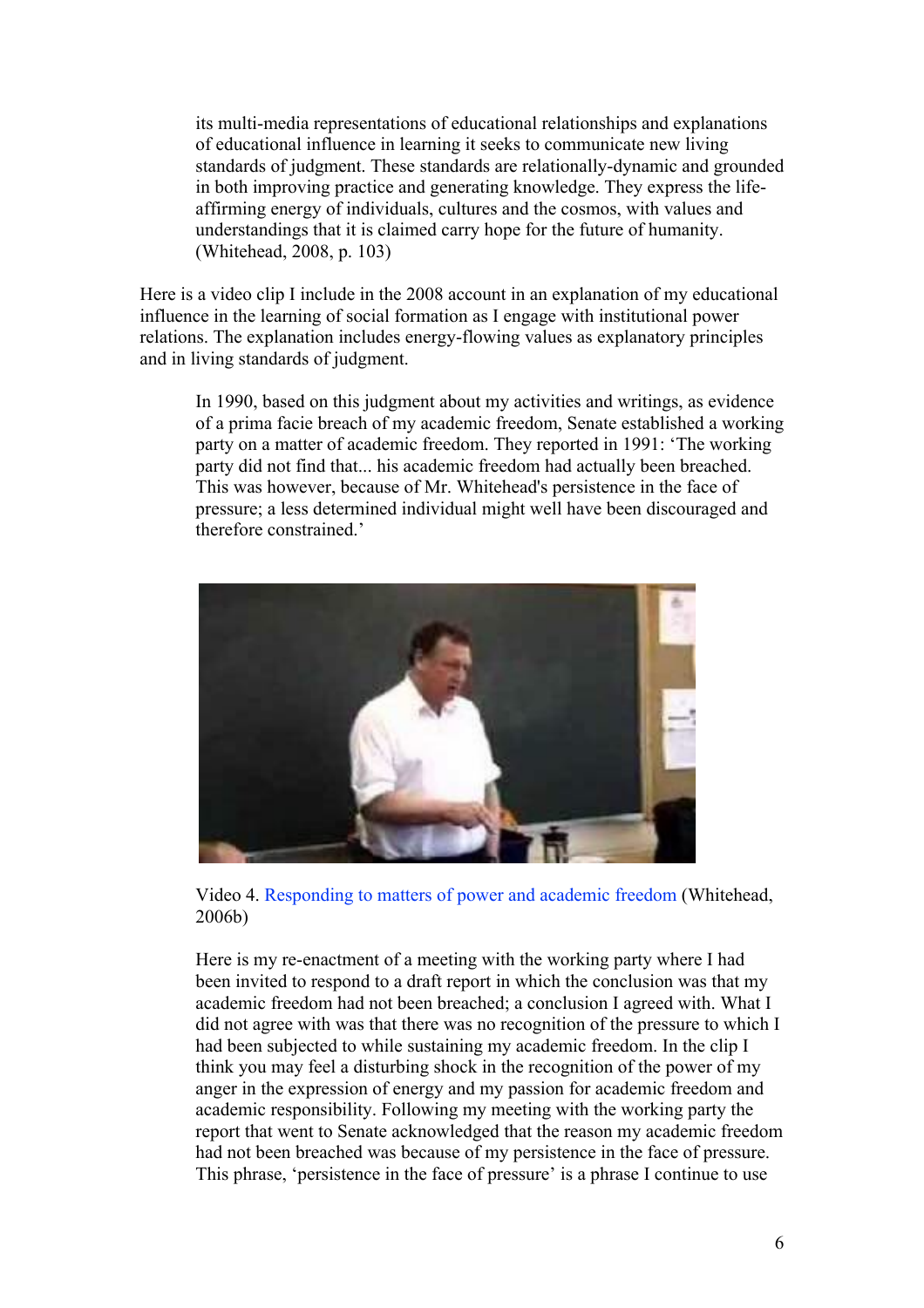in comprehending my meaning of Walton's standard of judgment of spiritual resilience gained through connection with a loving dynamic energy (Walton, 2008).

I have included this video-clip on the grounds of authenticity. To understand the educational significance of the video of my keynote of March 2008, in my explanations of educational influence, requires an understanding of the significance of the rechanneling of the energy in the anger in the above video. I expressed this rechanneling in the keynote. This rechanneling was related to a persistence in the face of pressure. This persistence was possible through remaining open to the flows of loving dynamic energy in the passion for improving practice and contributing to educational knowledge. (Whitehead, 2008, p.117-118)

In this presentation my intention is to clarify and communicate my meanings of a living logic for educational research in the course of its emergence in my practice as an educational researcher in the knowledge-creating enquiry, 'How do I improve what I am doing?' The meanings are expressed both ostensively and lexically in the process of the evolution and growth of my educational knowledge in my educational research programme between 1970-2013. The growth of my educational knowledge includes the integration of ostensive expressions of meanings that are clarified through the experience of empathetic resonance with digitalised visual data, within a living logic.

One method I use, to enhance the validity of my explanations of educational influence in learning, is derived from Habermas' (1976, pp 2-3) ideas about communication and the evolution of society:

The speaker must choose a comprehensible expression (*verständlich*) so that speaker and hearer can understand one another. The speaker must have the intention of communicating a true (*wahr*) proposition (or a propositional content, the existential presuppositions of which are satisfied) so that the hearer can share the knowledge of the speaker. The speaker must want to express his intentions truthfully (*wahrhaftig*) so that the hearer can believe the utterance of the speaker (can trust him). Finally, the speaker must choose an utterance that is right (*richtig*) so that the hearer can accept the utterance and speaker and hearer can agree with one another in the utterance with respect to a recognized normative background. Moreover, communicative action can continue undisturbed only as long as participants suppose that the validity claims they reciprocally raise are justified." (Habermas, 1976, pp. 2-3)

I have formed four questions that I ask a validation group to respond to, including any others that they wish to respond to:

How could I enhance the comprehensibility of my explanation?

How could I strengthen the evidence I use to justify the assertions I make?

How could I deepen and extend my understanding of the sociohistorical and sociocultural influences on my writings and my practice?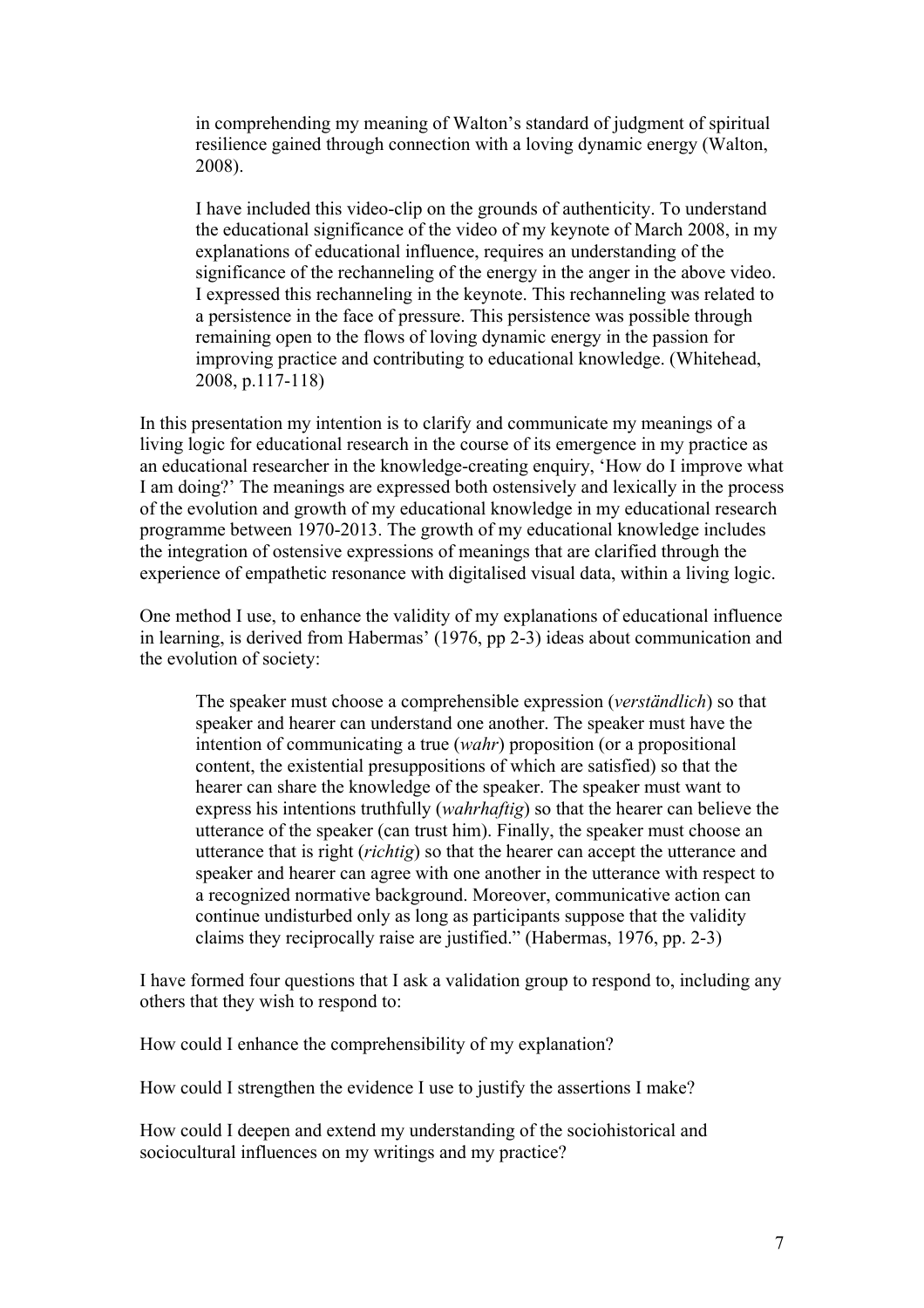How could I enhance my authenticity in the sense of showing over time and interaction that I am truly committed to living as fully as I can the values that I claim to use to give meaning and purpose to my life of enquiry?

A characteristic of the growth of my educational knowledge in the continuing extension of deepening of my cognitive range and concerns with propositional theories. This now includes the integration of the following insights from Biesta (2006), Derrida (1995, 1997) and Deleuze (2001).

My cognitive range now includes Beista's idea on moving from a language of learning to a language of education with a responsibility of the educator lying not only in the cultivation of "worldly spaces" in which the encounter with otherness and difference is a real possibility, but that it extends to asking "difficult questions": questions that summon us to respond responsively and responsibly to otherness and difference in our own, unique ways." (p. ix) . I use Biesta's distinction between learning as acquisition and learning as responding and agree that learning as responding is educationally the more significant as I believe that education is not only about the transmission of knowledge, skills and values but *'is concerned with the individuality, subjectivity, or personhood of the student, with their "coming into the world" as unique, singular beings.* (p. 27).'

My cognitive range and concern is extending as I engage with Derrida's understandings of democracy, responsibility and the 'Gift of Death'.

My commitment and understanding of democracy has rested in Dewey's work on Democracy and Education and the use of democracy as a procedural principle by Richard Peters (1966) in his Ethics and Education. Derrida challenges this idea by asking whether it is possible to keep the old name 'democracy' where is no longer a matter of founding, but to open out to the future, or rather, to the 'come' of a certain democracy:

For democracy remains to come; this is its essence in so far as it remains: not only will it remain indefinitely perfectible, hence always insufficient and future, but, belonging to the time of the promise, it will always remain, in each of its future times, to come: even when there is democracy, it never exists, it is never present, it remains the theme of a non-presentable concept. (Derrida, 1997, p. 306)

Derrida also asks, On what condition is responsibility possible? He answers that it is on the condition that the Good no longer be a transcendental objective, a relation between objective things, but the relation to the other, a response to the other; an experience of personal goodness and a movement of intention. I find that this resonates with my movement of an intention that carries hope for the future of humanity. I accept Derrida's point that responsibility demands irreplaceable singularity and that it is only the apprehension of death that can give this irreplaceability:

What gives me my singularity, namely, death and finitude, is what makes me unequal to the infinite goodness of the gift that is also the first appeal to responsibility. Guilt in inherent in responsibility because responsibility is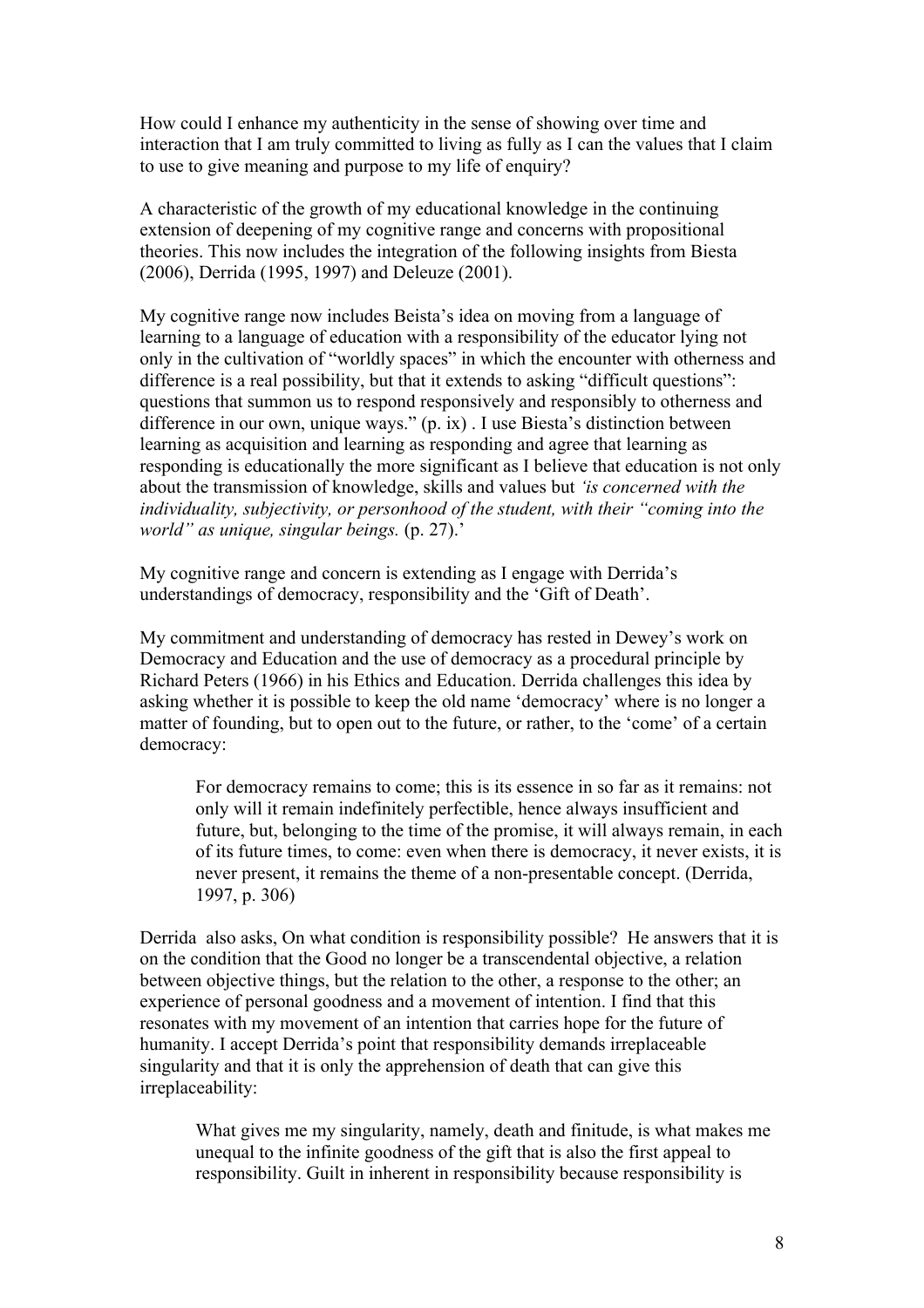always unequal to itself: one is never responsible enough. One is never responsible enough because one is finite but also because responsibility requires two contradictory movements. It requires one to respond as oneself and as irreplaceable singularity, to answer for what one does, says, gives; but it also requires that, being good and through goodness, one forget or efface the origin of what one gives. (1995, p. 51).

My cognitive range and concern is also extending as I engage with Deleuze's (2001) understandings of 'defying judgment', 'immanence' and 'difference'.

In recognising my commitment to bring new living standards of judgment into the Academy for legitimating contributions to educational I am challenged by Deleuze's criticism of philosophical judgment where he claims that philosophy degenerated as it developed through history, that it turned against itself and has been taken in by its own mask:

 Instead of linking an active life and an affirmative thinking, thought gives itself the task of judging life, opposing to it supposedly higher values, measuring it against these values, restricting and condemning it….Philosophy becomes nothing more than taking the census of all the reasons man gives himself to obey... All that remains then is an illusion of critique and a phantom of creation. For nothing is more opposed to the creator than the carrier. To create is to lighten, to unburden life, to invent new possibilities of life. The creator is legislator – dancer." (pp 68-69)

In Deleuze's philosophy, Life does not function as a transcendent principle of judgment but as an immanent process of production or creation. Judgment operates with pre-existing criteria that can never apprehend the creation of the new, and what is of value can only come into existence by "defying judgment." (Smith, 1998, p. liii)

I believe that my explanations of educational influence with their living logic retain an openness to the possibilities that life permits. Deleuze's point about defying judgment reminds me to be aware of the dangers of deluding myself and that I am killing off creativity by judging life in an illusion of critique and in the imposition of inappropriate standards of judgment. Hence my inclusion of 'living standards of judgment' that are clarified and communicated in the course of their emergence in practice rather than being pre-existing criteria that are imposed in making a judgment.

I am also challenged by Deleuze's notion of immanence. The immanent event is actualized in a state of things and of the lived that make it happen. I relate such a process of actualisation to the creation of a living educational theory that explains a present practice in terms of an evaluation of the past together with an intention to create something in the future which does not yet exist. It is the living that can make it happen. Because of the inclusion of my own irreplaceable singularity, my 'I' within my living-educational-theory I am still working to understand the significance for my research of Deleuze's idea of 'a plane of immanence':

The plan of immanence is itself actualized in an object and a subject to which it attributes itself. But however inseparable an object and a subject may be from their actualization, the plane of immanence is itself virtual, so long as the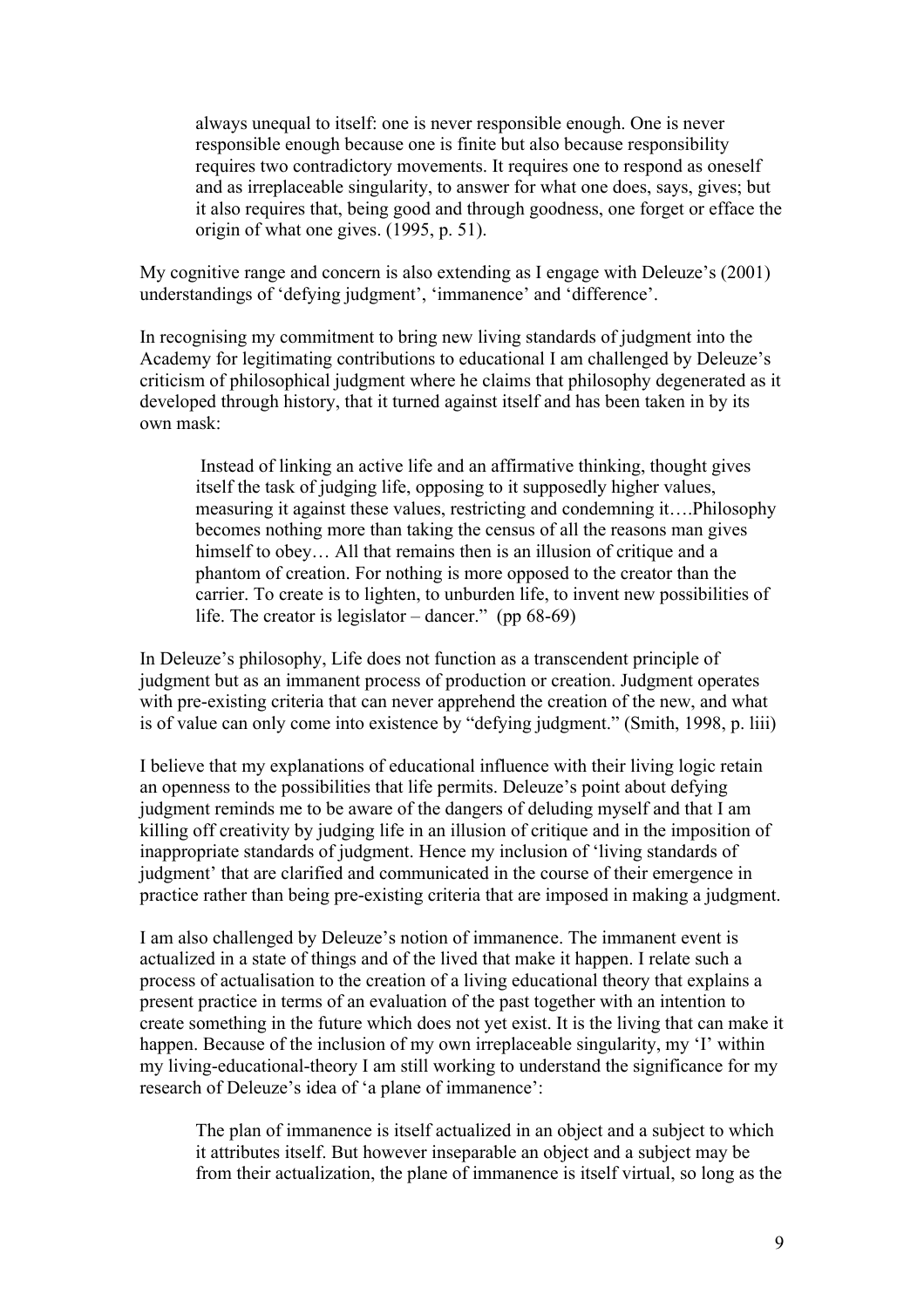events that populate it are virtualities. Events or singularities give to the plane all their virtuality, just as the plane of immanence gives virtual events their fully reality. The event considered as non-actualized (indefinite) is lacking in nothing. It suffices to put it in relation to its concomitants: a transcendental field, a plane of immanence, a life, singularities. (2001, p. 31)

As I continue to engage with developing a better understanding of the relationships between 'I' and 'We' and use the term i~we to represent a dynamic relationship between 'I' and 'We', I am exploring Rajchman's (2000) point in 'The Deleuze Connection' where he focuses on what is capable of bringing us together without abolishing what makes us singular:

Multiplicity is not diversity, and making it requires another conception of Life – it is rather as if, under the "second nature" of our persons and identities, there lay a prior potential Life capable of bringing us together without abolishing what makes us singular. (Rajchman, 2000, p. 82)

In focusing on the nature of a dynamic of  $\mathrm{i}$ ~we relations which includes a pooling of energy within which we retain our unique and irreplaceable singularity I am engaging with Deleuze's idea of Difference:

Opening is an essential feature of univocity. The nomadic distributions or crowned anarchies in the univocal stand opposed to the sedentary distributions of analogy. Only there does the cry resound: 'Everything is equal!' and ' Everything returns!'. However, this 'Everything is equal' and this 'Everything returns ' can be said only at the point at which the extremity of difference is reached. A single and same voice for the whole thousand-voiced multitude, a single and same Ocean for all the drops, a single clamour of Being for all beings: on condition that each being, each drop and each voice has reached the state of excess – in other words, the difference which displaces and disguises them and, in turning upon its mobile cusp, causes them to return. (1994, p.304)

#### Conclusion

A living logic for educational research has emerged from the enquiry, 'How do I improve what I am doing in my professional practice?' It has emerged in the logic that characterises the explanations, or living theories, produced by practitioner researchers as they explain their educational influences in their own learning, in the learning of others and in the learning of the social formations in which we live, work and research. The explanations include insights from both propositional and dialectical theories of education and constitute the growth of an individual's educational knowledge. The living logic includes both living contradictions and a relationally dynamic awareness of space and boundaries. The meanings of the living logic for educational research required both ostensive expressions of meaning communicated through digital visual data and lexical definitions of meaning. The living logic remains in a direct relationship with the practical, values laden enquiries, 'How do I improve what I am doing?' and the explanations of educational influence in learning that are produced in such enquiries. The living logic distinguishes a form of rationality that can integrate insights from propositional and dialectical theories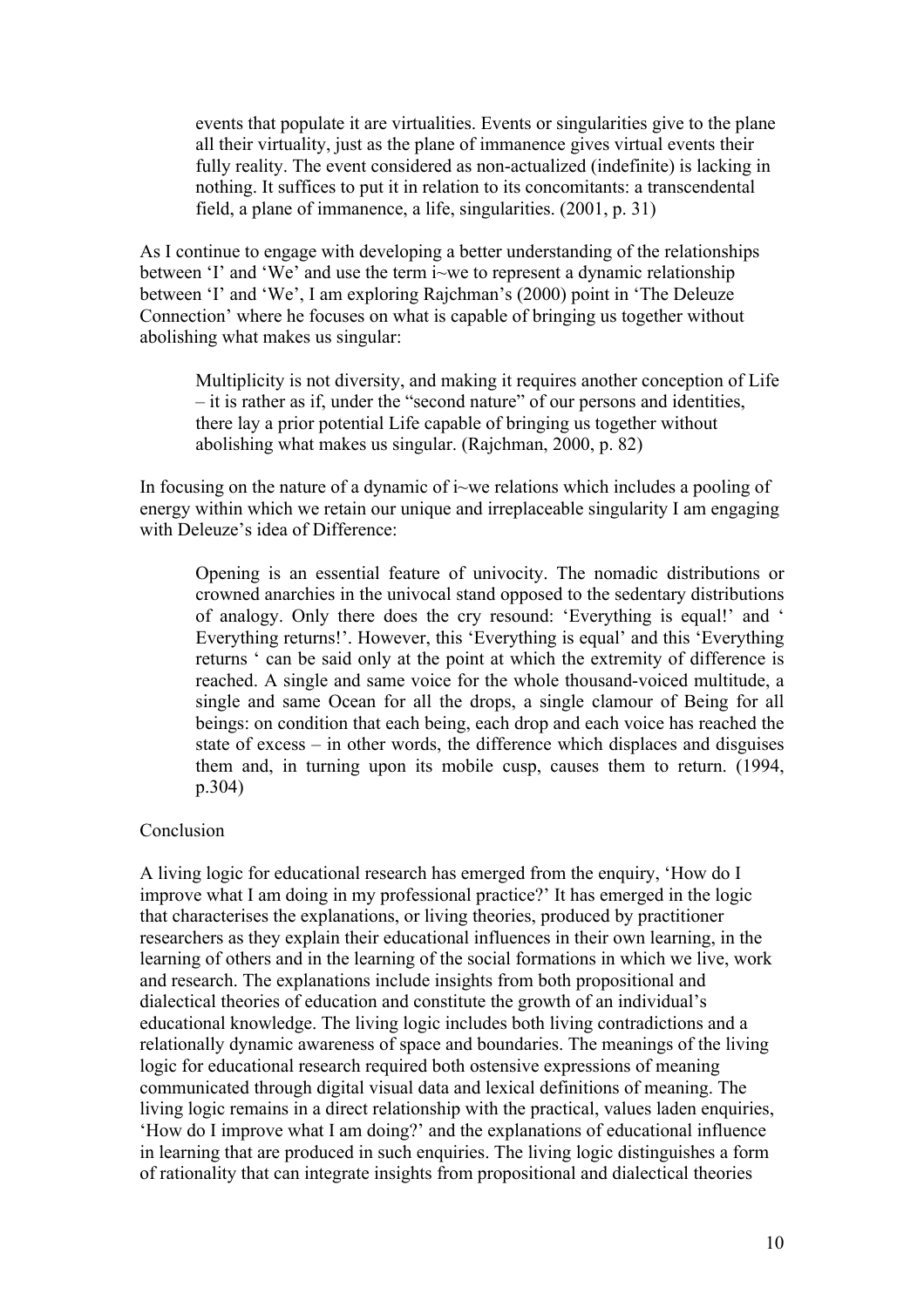without denying the rationality of these logics. A living logic for educational research, with its requirement of visual data for the communication of meanings of the expression of embodied values as explanatory principles has implications for extending the present solely text-based publications of BERA, into multi-media, online Journals.

### References

Biesta, G. J. J. (2006) Beyond Learning; Democratic Education for a Human Future. Boulder; Paradigm Publishers.

Deleuze, G. (2001) Pure Immanence: Essays on a Life. New York; Zone Books.

Deleuze, G. (1994) Difference and Repetition. Translation by Paul Patton. London: Athlone Press.

Derrida, J. (1997) The Politics of Friendship. Translated by George Collins. London; Verso.

Derrida, J. (1995) The Gift of Death. Translated by David Wills. Chicago; University of Chicago Press.

Hirst, P. (Ed.) (1983) Educational Theory and its Foundation Disciplines. London;RKP

Ilyenkov, E. (1977) Dialectical Logic. Moscow; Progress Publishers.

Popper, K. (1963) Conjectures and Refutations, Oxford, Oxford University Press.

Marcuse, H. (1964) One Dimensional Man, London; Routledge and Kegan Paul.

Rajchman, J. (2000) The Deleuze Connection. London; MIT Press.

Smith, D. W. (1998) in Deleuze, G. (1998) Essays Critical and Clinical, Translated by Daniel W. Smith and Michael A. Greco. London; Verson.

Whitehead, J. (1972) A preliminary investigation of the process through which adolescents acquire scientific understanding. Unpublished MA Dissertation, University of London.

Whitehead, J. (1999) How Do I Improve My Practice? Creating A Discipline Of Education Through Educational Enquiry. Ph.D. University of Bath. Retrieved 01/09/13 from http://www.actionresearch.net/living/jackwhitehead2.shtml .

Whitehead, J. (2008) Using a living theory methodology in improving practice and generating educational knowledge in living theories. Educational Journal of Living Theories 1(1): 103-126. Retrieved 3<sup>rd</sup> August 2013 from http://ejolts.net/node/80

Whitty, G. (2005) Education(al) research and education policy making: is conflict